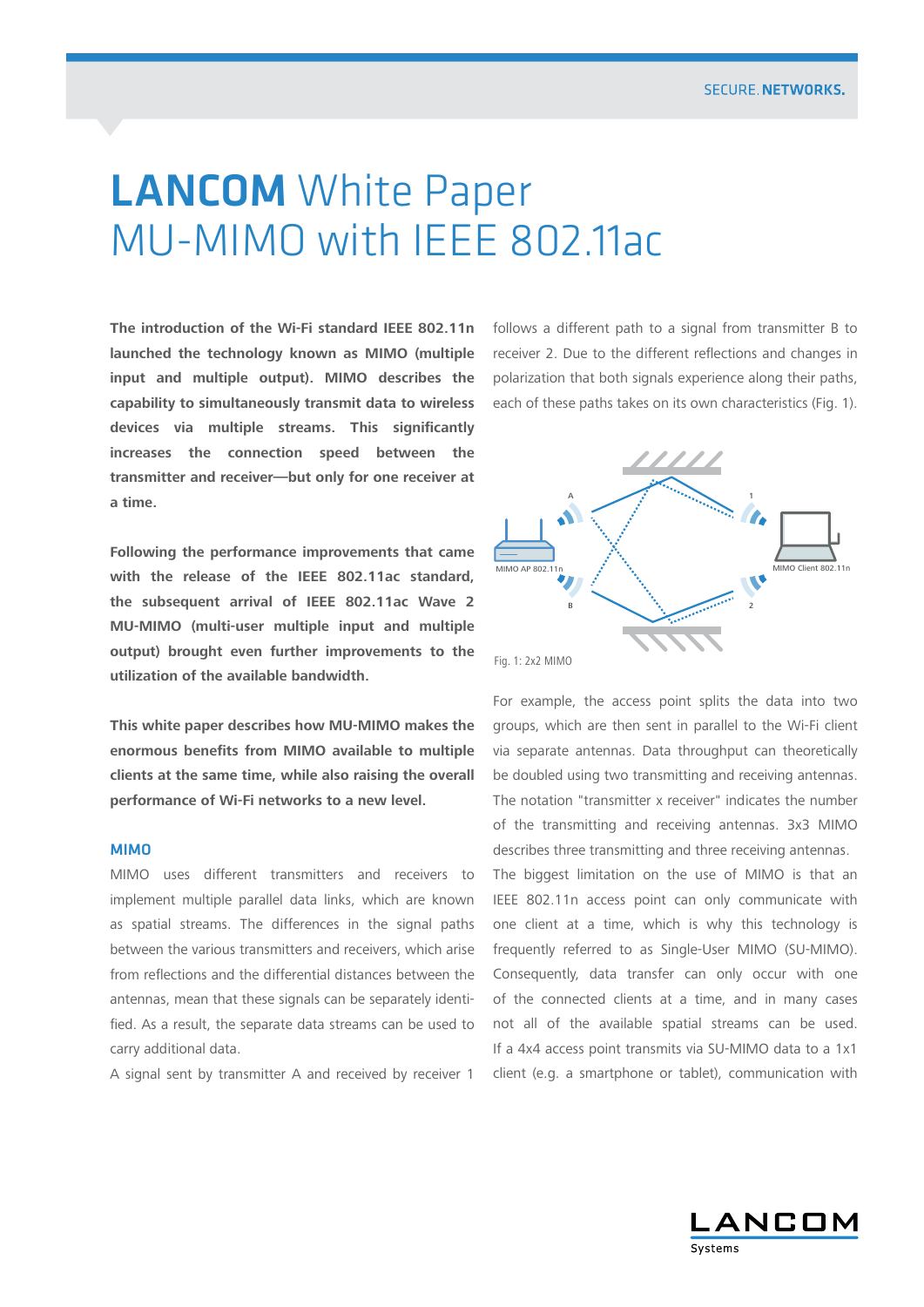



Fig. 2: Single-User MIMO

other connected clients is impossible throughout this transmission, even though only one of the potential four streams is actually being used (Fig. 2).

These restrictions have been lifted by MU-MIMO, a component of IEEE 802.11ac Wave 2. A prerequisite for this is that the clients and the access points must support this standard.

## MU-MIMO

Multi-User MIMO (MU-MIMO for short) is a part of the IEEE 802.11ac Wave 2 standard that works only in the 5-GHz frequency band and allows the different spatial streams of an access point to be split between different clients. This supplies several clients with data at the same time and all of the available spatial streams are used to maximum effect. The result is an increase in the overall bandwidth, and this is used to transfer data in parallel. For example, MU-MIMO enables an access point with 4x4 MIMO to divide its four spatial streams in parallel between a 2x2 client (e.g. a laptop) and two 1x1 clients (e.g. tablets or smartphones) (Fig. 3).

Additionally, the wireless network is able to serve a greater number of clients in the queue even faster. This means that data is transmitted more efficiently, even though the speed of the individual clients is not actually any higher. The result is a better Wi-Fi experience for all of the clients. This effect is most noticeable in scenarios with many users, such as with public Wi-Fi hotspots. This technology even benefits wireless clients that do not directly support MU-MIMO. Because the MU-MIMO-capable clients can be provided with data more quickly, the access point has more time available for communicating with the other clients.

#### **Beamforming**



Fig. 4: Beamforming

Beamforming is essential for the functionality of MU-MIMO. Beamforming enables an access point to control the strength of the signal in relation to the direction. For example, certain clients can be offered a particularly good connection

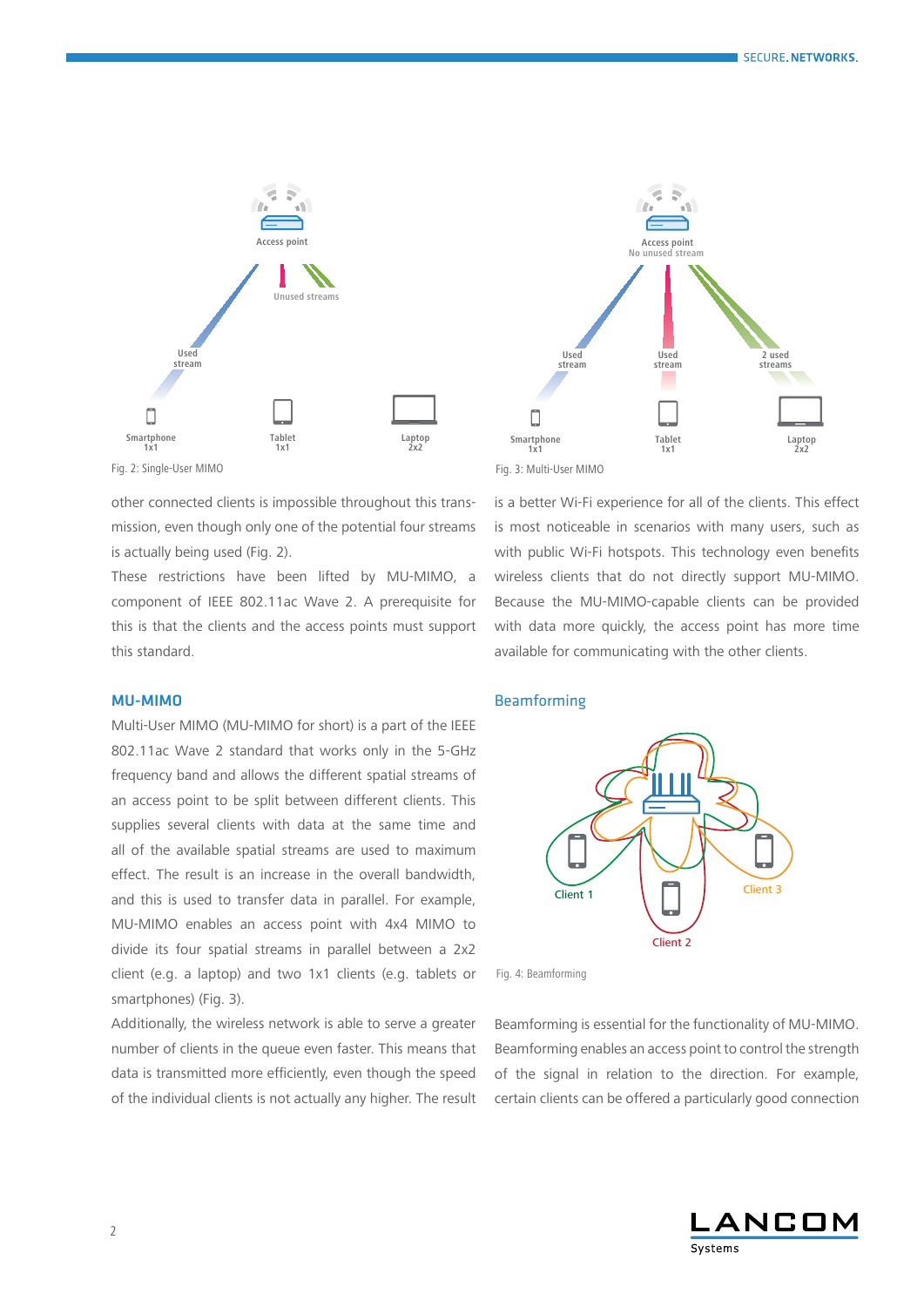while the other clients not using the signals are subjected to less interference. In combination with MU-MIMO, the various clients receive dedicated spatial streams with a minimum of interference, which has a positive influence on the available gross data rates for all of the clients (Fig. 4). Although beamforming was an option with IEEE 802.11n, it was not precisely specified. This resulted in proprietary implementations, which only operate with specific hardware. With IEEE 802.11ac, beamforming is specified within the standard, so compatibility is assured irrespective of the hardware.

# Additional enhancements with IEEE 802.11ac Wave 2

In addition to MU-MIMO, the second generation of the IEEE 802.11ac standard brings two further improvements that aim to increase the bandwidth.

## 4x4 MIMO

4x4 MIMO with up to four spatial streams was already implemented in IEEE 802.1ac Wave 1, but it can only be effectively employed since the introduction of 802.11ac Wave 2. Even though the compatibility between the different technologies is guaranteed in both directions, the maximum attainable bandwidth is always dictated by the device with the least number of transmitters or receivers. The true strengths of a 4x4 MIMO access point really come into play in combination with MU-MIMO: The maximum

available data rate of 1733 Mbps can be divided between multiple clients to exploit the radio field to the full.

| <b>MIMO</b> | <b>80 MHz</b> | <b>160 MHz</b> |
|-------------|---------------|----------------|
| 1x1         | 433           | 866            |
| 2x2         | 866           | 1733           |
| 3x3         | 1300          | 2600           |
| 4x4         | 1733          | 3466           |

The standard's maximum gross data rate in Mbps depending on MIMO and channel width

#### Support of channel widths up to 160 MHz

One of the biggest advantages in the 5-GHz frequency band is the number of overlap-free channels, each of which has a bandwidth of 20 MHz. A Wi-Fi access point is capable of aggregating the channels to increase the data amount that can be transferred. IEEE 802.11ac Wave 2 access points use this technology to create channel widths of 160 MHz. Compared to IEEE 802.11ac Wave 1 with its maximum channel width of 80 MHz, the increase in channel width to 160 MHz theoretically means that performance is doubled. However, the number of available channels is significantly reduced when operating link aggregation for 160 MHz. Another consideration is that certain channels are reserved for weather radar services and therefore are basically unavailable. In practice, these benefits play a relatively minor role (Fig. 6).



Fig. 6: Channels in the 5-GHz frequency band